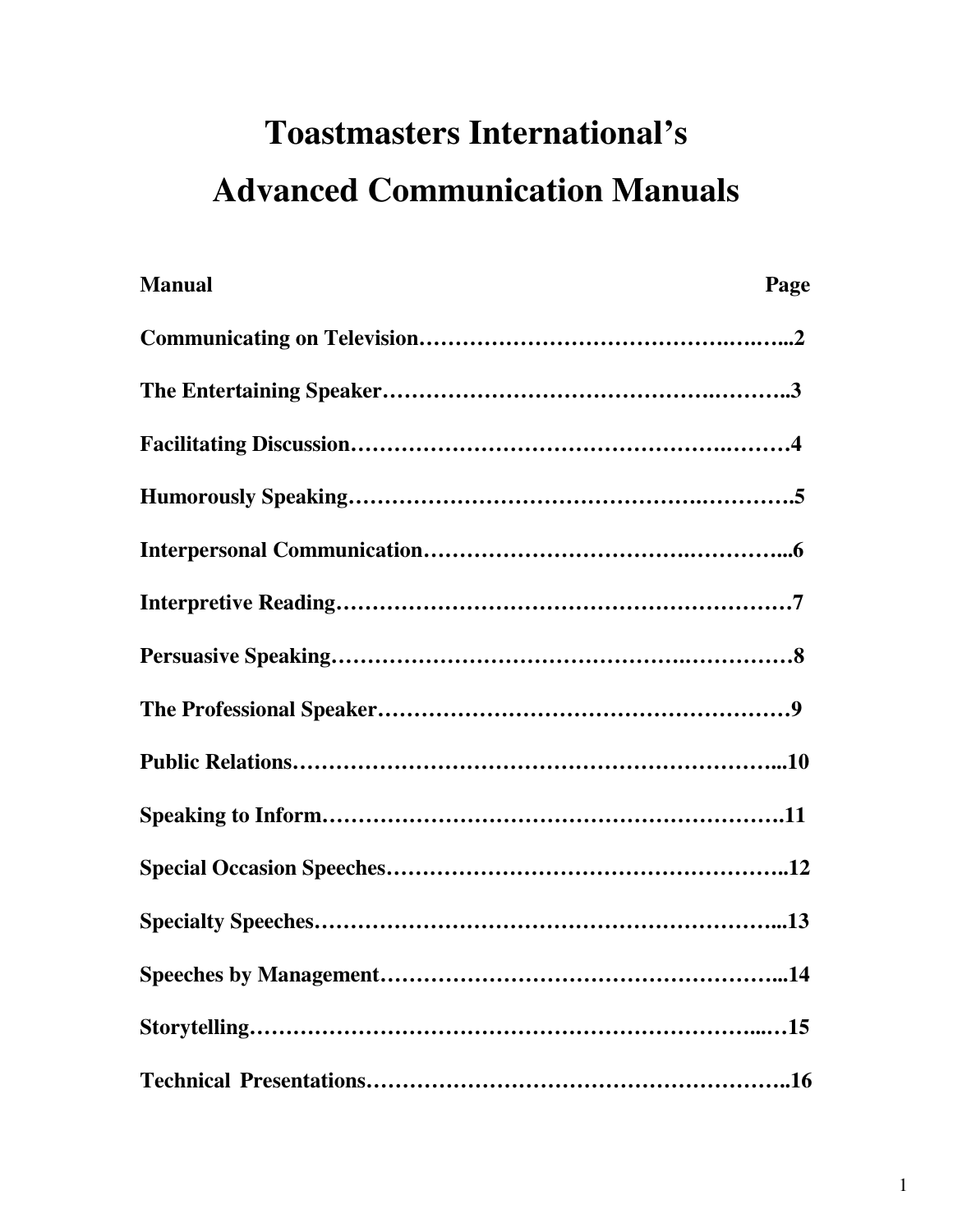# **Communicating on Television:**

### **Project 1: Straight Talk**

Objectives:

- To effectively present an opinion or viewpoint in a short time
- To simulate giving a presentation as part of a television broadcast

Time: Three minutes, plus or minus 30 seconds

### **Project 2: The Talk Show**

Objectives:

- To understand the dynamics of a television interview or "talk" show
- To prepare for the questions that may be asked of you during a television interview program
- To present a positive image on the television camera
- To appear as a guest on a simulated television talk show

Time: 10 minutes, plus or minus 30 seconds

#### **Project 3: When You're the Host**

Objectives:

- To conduct a successful television interview
- To understand the dynamics of a successful television interview or "talk" show
- To prepare questions to ask during the interview program
- To present a positive, confident image on the television camera

Time: 10 minutes, plus or minus 30 seconds

#### **Project 4: The Press Conference**

Objectives:

- To understand the nature of a television press conference
- To prepare for an adversary confrontation on a controversial or sensitive issue
- To employ appropriate preparation methods and strategies for communicating your organization's viewpoint
- To present and maintain a positive image on television

Time: Four to six minutes for presentation, eight to 10 minutes for question period

#### **Project 5: Training on Television**

Objectives:

- To learn how to develop and present an effective training program on television
- To receive personal feedback through the videotaping of your presentation

Time: Five to seven minutes for the presentation, plus five to seven minutes for playback of the videotape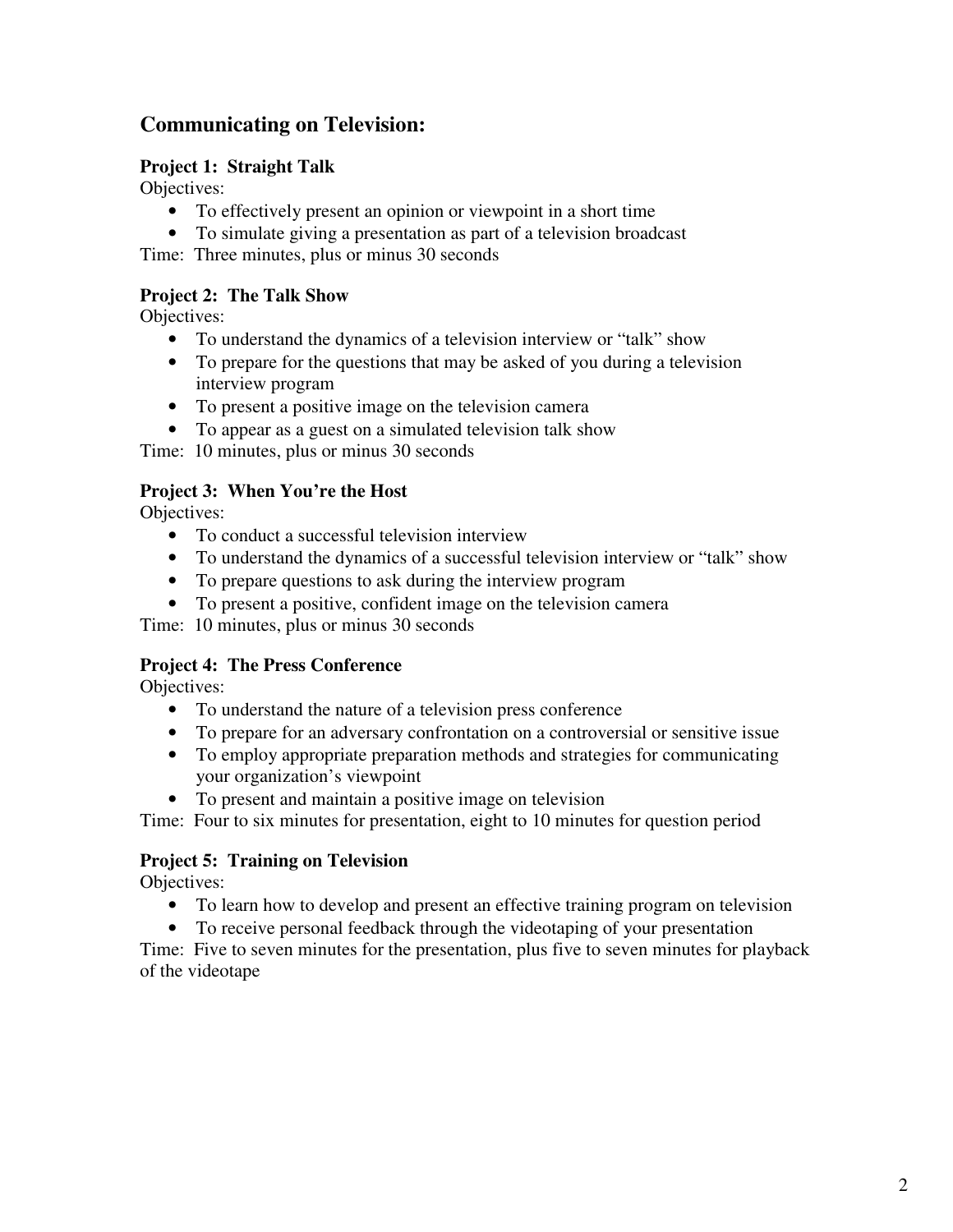# **The Entertaining Speaker:**

### **Project 1: The Entertaining Speech**

Objectives:

- Entertain the audience by relating a personal experience
- Organize an entertaining speech for maximum impact

Time: Five to seven minutes

### **Project 2: Resources for Entertainment**

Objectives:

- Draw entertaining material from sources other than your own personal experience
- Adapt your material to suit your topic, your own personality and the audience

Time: Five to seven minutes

# **Project 3: Make Them Laugh**

Objectives:

- Prepare a humorous speech drawn from your own experience
- Strengthen the speech by adopting and personalizing humorous material from outside sources
- Deliver the speech in a way that makes the humor effective

Time: Five to seven minutes

# **Project 4: A Dramatic Talk**

Objectives:

- Develop an entertaining dramatic talk about an experience or incident
- Include vivid imagery, characters, and dialogue
- Deliver the talk in an entertaining manner

Time: Five to seven minutes

# **Project 5: Speaking After Dinner**

Objectives:

- Prepare an entertaining after-dinner talk on a specific theme
- Deliver the talk using the skills developed in the preceding projects

Time: Eight to ten minutes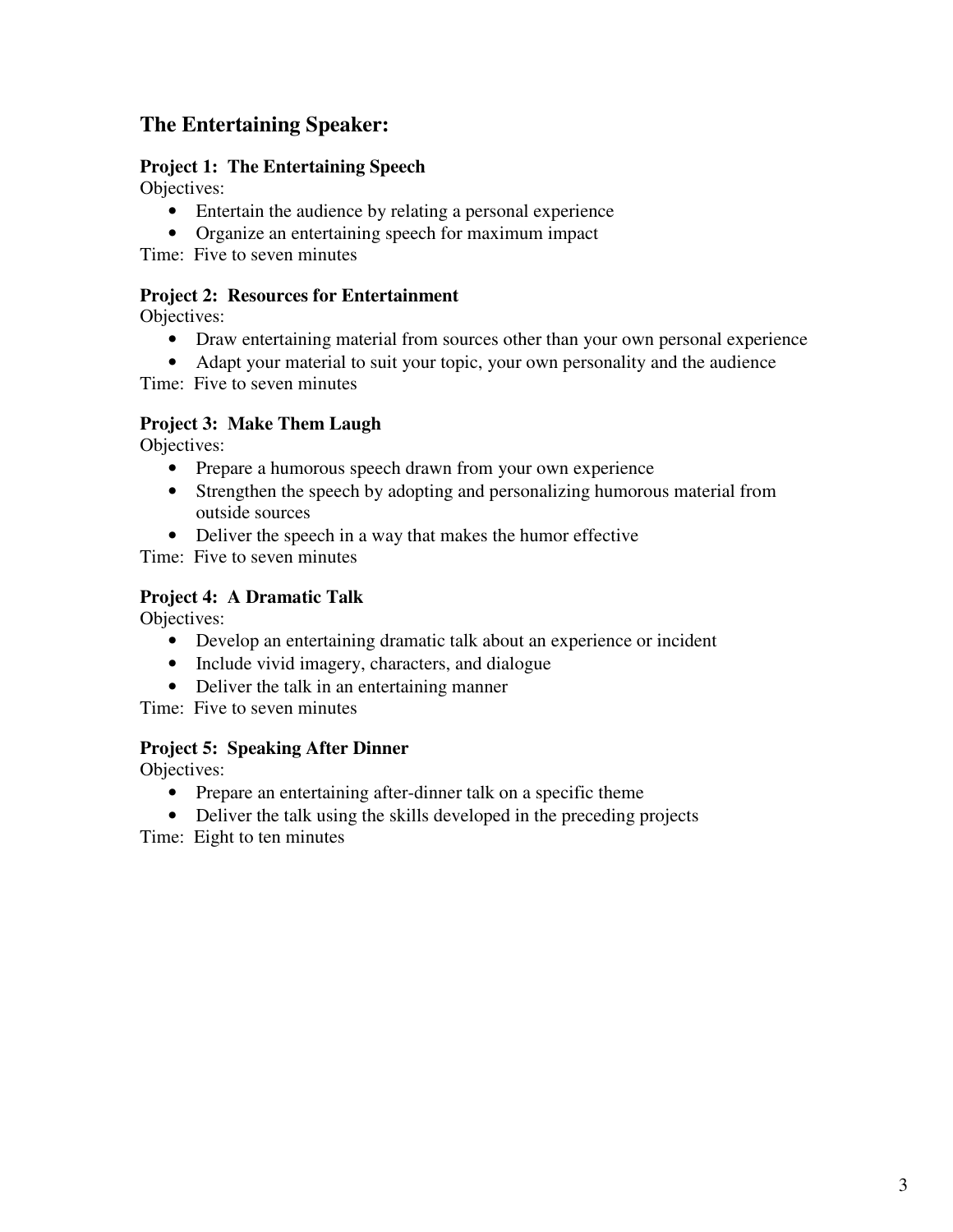# **Facilitating Discussion:**

### **Project 1: The Panel Moderator**

Objectives:

- Select a topic for a panel discussion
- Identify differing viewpoints to be addressed by panelists
- Organize and moderate a panel discussion

Time:

- Recommended: 28 to 30 minutes
- Optional: 22 to 26 minutes

#### **Project 2: The Brainstorming Session**

Objectives:

- Select a problem for a brainstorming session for which you serve as facilitator
- Conduct a brainstorming session
- Have participants reduce the list of ideas to the three best

Time:

- Recommended: 31 to 33 minutes
- Optional: 20 to 22 minutes

#### **Project 3: The Problem-Solving Discussion**

Objectives:

- Discuss the three ideas generated in Project 2
- Determine which one best resolves the problem

Time:

- Recommended: 26 to 31 minutes
- Optional: 19 to 23 minutes

#### **Project 4: Handling Challenging Situations**

Objectives:

- Select a problem and ask club members to discuss and resolve it by either a majority vote or by compromise
- Serve as facilitator for the discussion
- Effectively handle any member's behavioral problems that may interfere with the discussion

Time:

- Recommended: 22 to 32 minutes
- Optional: 12 to 21 minutes

#### **Project 5: Reaching a Consensus**

Objectives:

- To select a problem for the group to discuss and resolve
- As facilitator, help the group reach a consensus

Time:

- Recommended: 31 to 37 minutes
- Optional: 20 to 26 minutes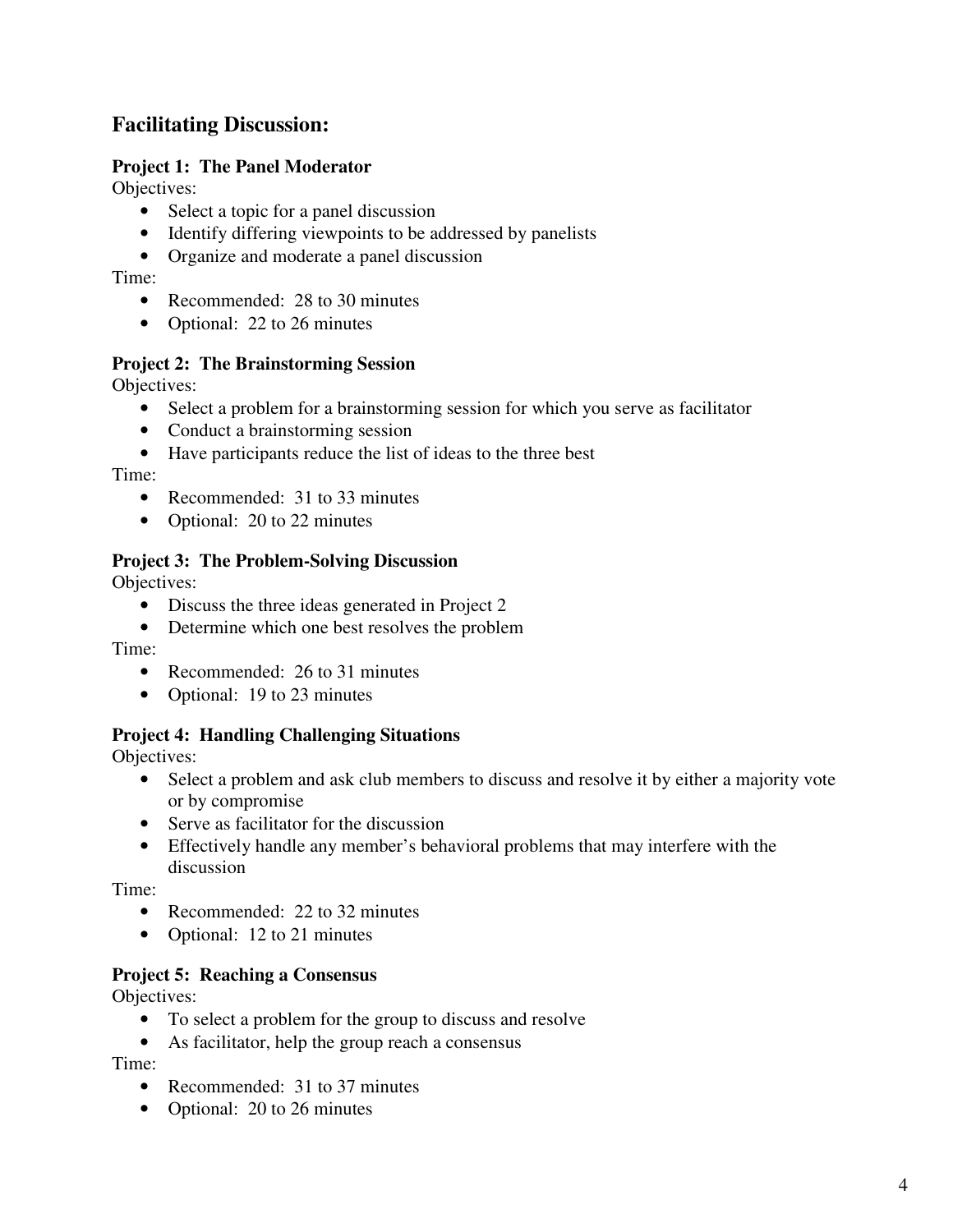# **Humorously Speaking:**

### **Project 1: Warm Up Your Audience**

Objectives:

- Prepare a speech that opens with a humorous story
- Personalize the story
- Deliver the story smoothly and effectively

Time: Five to seven minutes

### **Project 2: Leave Them With a Smile**

Objectives:

- Prepare a serious speech that opens and closes with humorous stories
- Prepare a closing story that reemphasizes the speech's main point
- Deliver the stories smoothly and effectively

Time: Five to seven minutes

# **Project 3: Make Them Laugh**

Objectives:

- Prepare a speech that opens and closes with humorous stories
- Include jokes in the speech body to illustrate points or maintain audience interest
- Deliver the jokes and stories smoothly and effectively

Time: Five to seven minutes

### **Project 4: Keep Them Laughing**

Objectives:

- Prepare a speech that opens with a self-deprecating joke
- String together two or three related jokes in the speech body
- Close the speech with a humorous story

Time: Five to seven minutes

#### **Project 5: The Humorous Speech**

Objectives:

- Use exaggeration to tell a humorous story
- Entertain the audience
- Effectively use body language and voice to enhance the story

Time: Five to seven minutes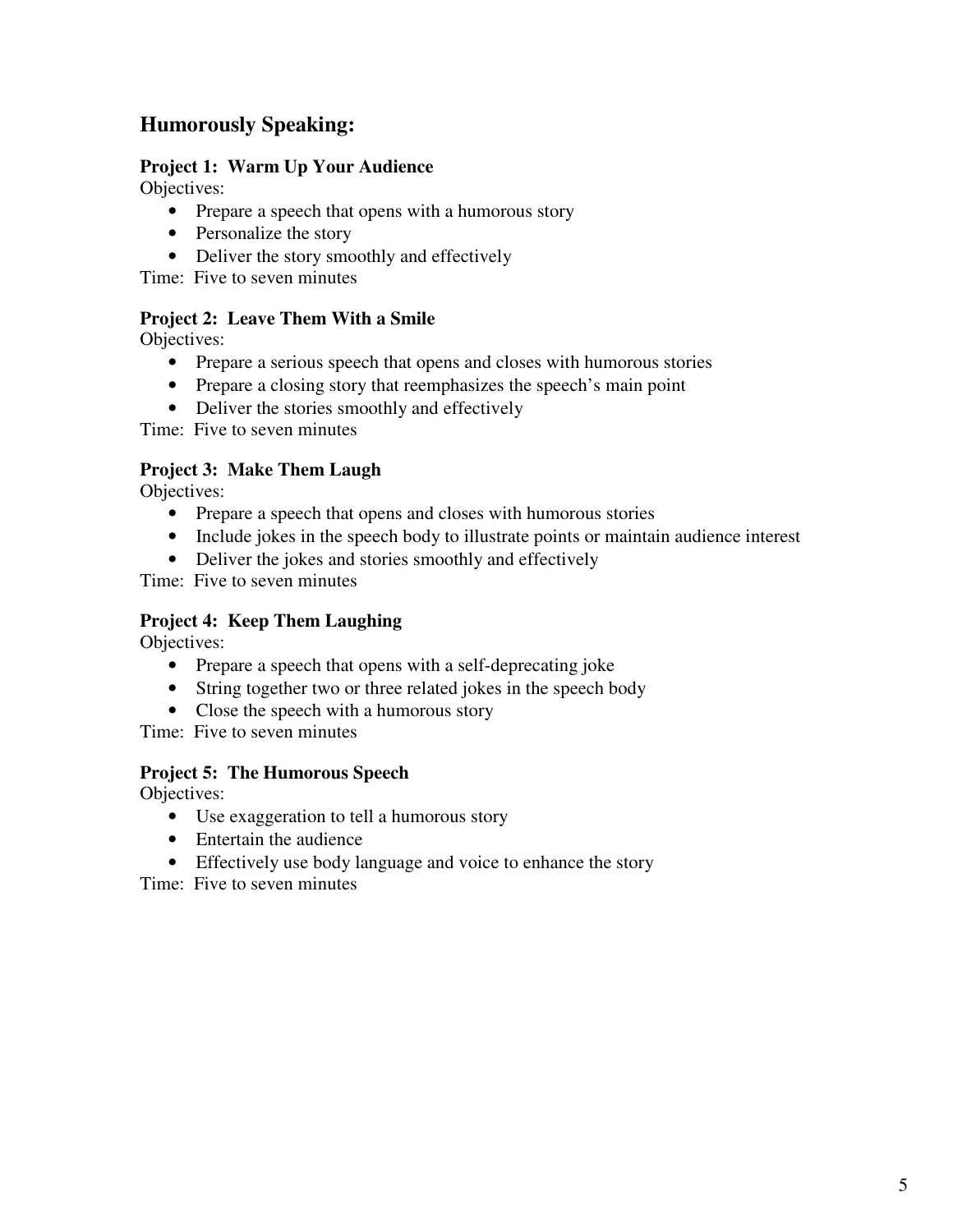# **Interpersonal Communication:**

### **Project 1: Conversing with Ease**

Objectives:

- Identify techniques to use in conversing with strangers
- Recognize different levels of conversation (small talk, fact disclosure, viewpoints and opinions, and personal feelings)
- Initiate a conversation with a stranger
- Use open-ended questions to solicit information for further conversation

Time: 10 to 14 minutes

### **Project 2: The Successful Negotiator**

Objectives:

- Employ win/win negotiating strategies to achieve your goals
- Enjoy the benefits of win/win negotiating
- To apply vocal techniques that will aid in the effectiveness of the reading

Time: 10 to 14 minutes

### **Project 3: Diffusing Verbal Criticism**

Objectives:

- Respond non-defensively to verbal criticism
- Employ a five-step method to identify the problem, diffuse the attack, and arrive at a solution

Time: 10 to 14 minutes

# **Project 4: The Coach**

Objectives:

- Determine reasons for someone's substandard performance
- Coach the person to improved performance

Time: 10 to 14 minutes

#### **Project 5: Asserting Yourself Effectively**

Objectives:

- Enjoy the mental and physical benefits of being assertive
- Employ the four-step method for addressing a problem and asking for help
- Overcome resistance to your requests

Time: 10 to 14 minutes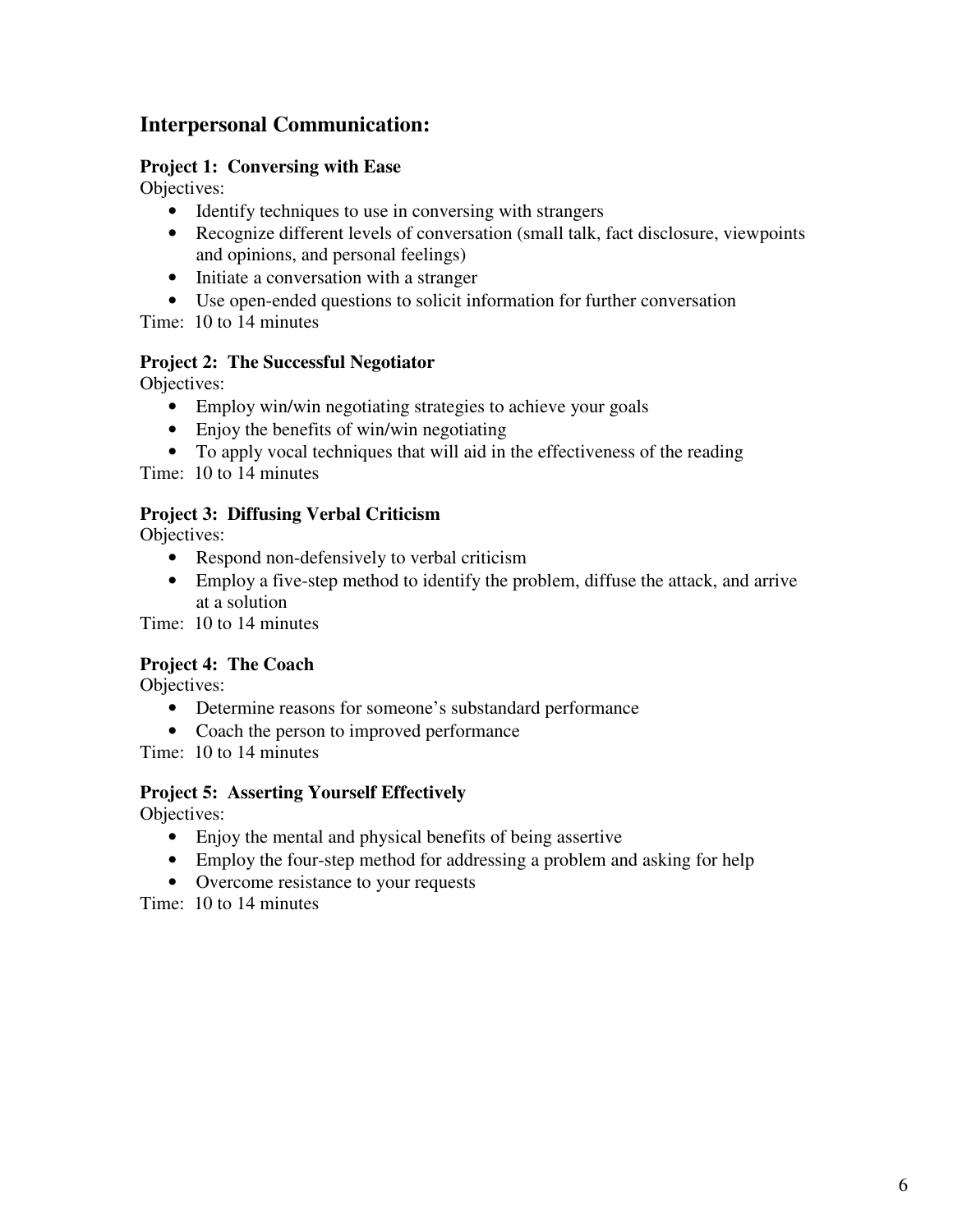# **Interpretive Reading:**

### **Project 1: Read a Story**

Objectives:

- To understand the elements of interpretive reading
- To learn how to analyze a narrative and plan for effective interpretation
- To learn and apply vocal techniques that will aid in the effectiveness of the reading

Time: Eight to 10 minutes

### **Project 2: Interpreting Poetry**

Objectives:

- To understand the differences between poetry and prose
- To recognize how poets use imagery, rhythm, meter, cadence, and rhyme to convey the meanings and emotions of their poetry
- To apply vocal techniques that will aid in the effectiveness of the reading

Time: Six to eight minutes

#### **Project 3: The Monodrama**

Objectives:

- To understand the concept and nature of the monodrama
- To assume the identity of a character and to portray the physical and emotional aspects of this character to an audience

Time: Five to seven minutes

# **Project 4: The Play**

Objectives:

- To adapt a play for interpretive reading
- To portray several different characters in one reading, identifying them to the audience through voice changes and movement

Time: 12 to 15 minutes

#### **Project 5: The Oratorical Speech**

Objectives:

- To understand the structure of an effective speech
- To interpret and present a famous speech

Time: Eight to 10 minutes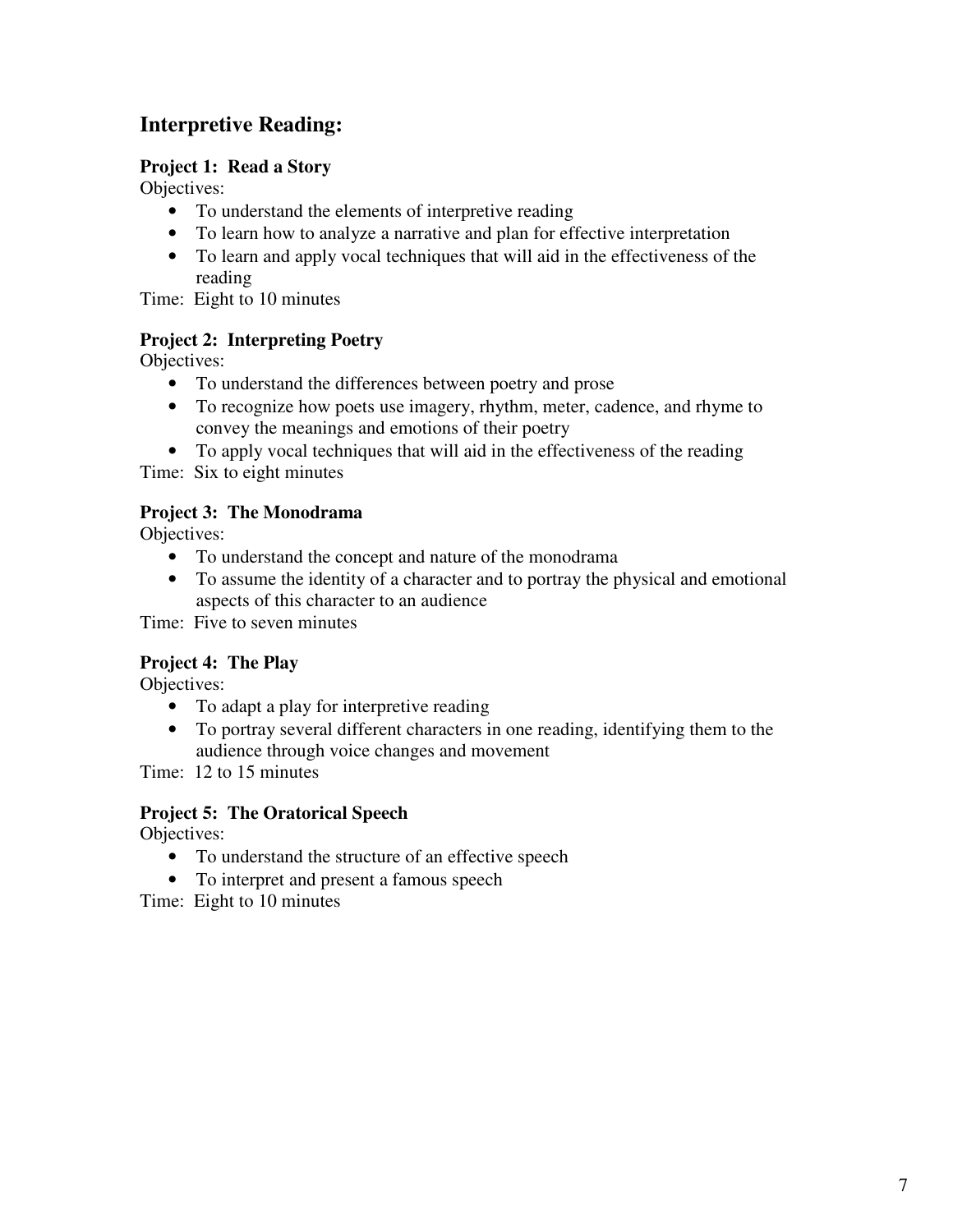# **Persuasive Speaking:**

### **Project 1: The Effective Salesperson**

Objectives:

- Learn a technique for selling an inexpensive product in a retail store
- Recognize a buyer's thought processes in making a purchase
- Elicit information from a prospective buyer through questions
- Match the buyer's situation with the most appropriate product

Time: 8 to 12 minutes

### **Project 2: Conquering the "Cold Call"**

Objectives:

- Learn a technique to "cold call" selling of expensive products or services
- Recognize the risks buyers assume in purchasing
- Use questions to help the buyer discover problems with his or her current situation
- Successfully handle buyer's objections and concerns

Time: 10 to 14 minutes

### **Project 3: The Winning Proposal**

Objectives:

- Prepare a proposal advocating an idea or course of action
- Organize the proposal using the six-step method provided (What is my objective? Who is my audience? What does my audience want or need? What do you want the audience to do? What is the plan? What would the results be?)

Time: Five to seven minutes

# **Project 4: Addressing the Opposition**

Objectives:

- Prepare a talk on a controversial subject that persuades an audience to accept or at least consider your viewpoint
- Construct the speech to appeal to the audience's logic and emotions

Time: Seven to nine minutes for the speech, and two to three minutes for the question-andanswer period

#### **Project 5: The Persuasive Leader**

Objectives:

- Communicate your vision and mission to an audience
- Convince your audience to work toward achieving your vision and mission

Time: Six to eight minutes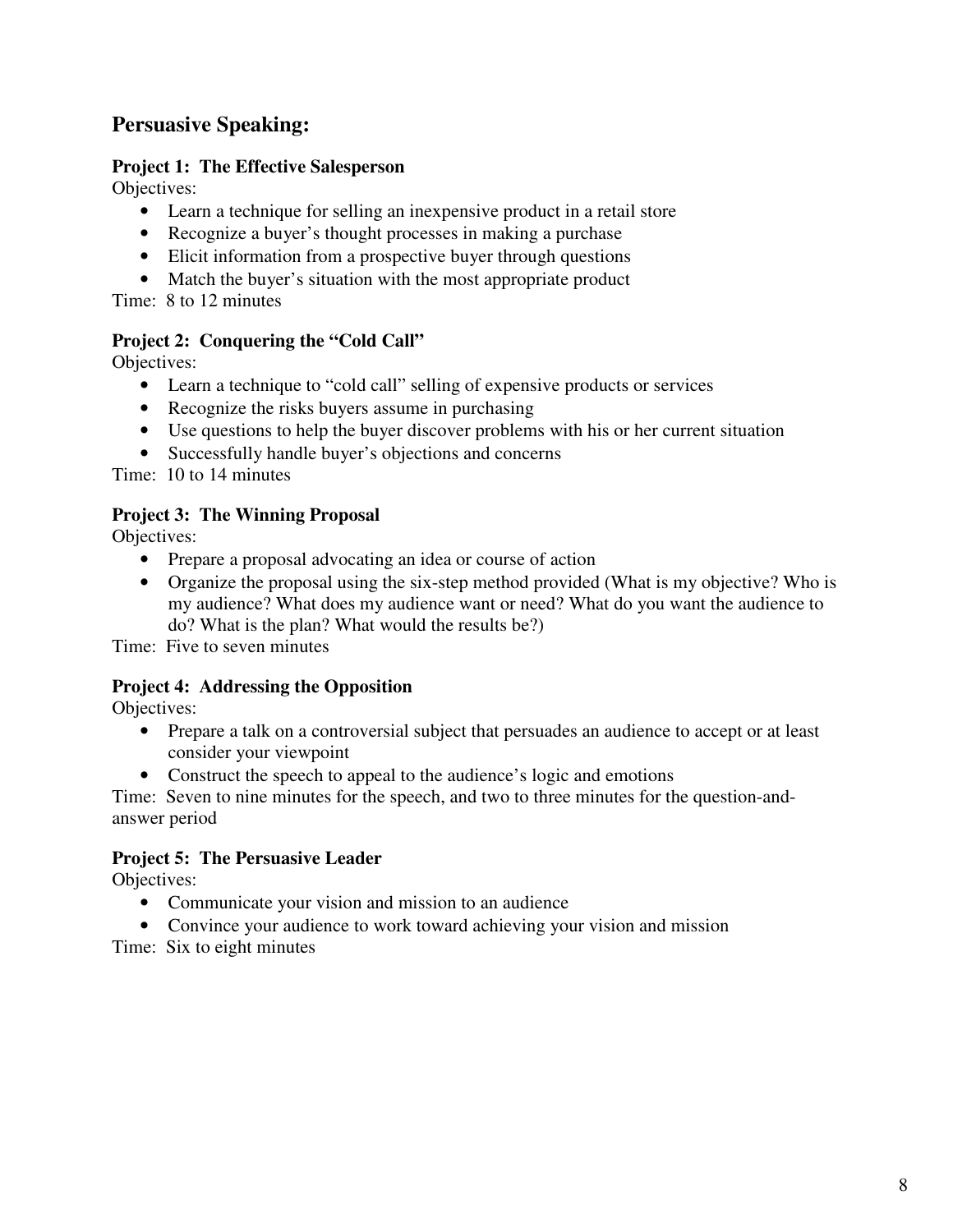# **The Professional Speaker:**

### **Project 1: The Keynote Address**

Objectives:

- Identify the basic differences between keynote speeches and other kinds of speeches
- Learn how to evaluate audience feeling and establish emotional rapport
- Learn and use the professional techniques necessary for a successful keynote presentation
- Develop a speech style and delivery that effectively inspires and moves the audience to adopt your views as a collective reaffirmation of its own

Time: 15 to 20 minutes – longer if club program allows

### **Project 2: Speaking to Entertain**

Objectives:

- Entertain the audience through the use of humor drawn from personal experience and from other material that you have personalized
- Deliver the speech in a way that makes the humor effective
- Establish personal rapport with your audience for maximum impact

Time: 15 to 20 minutes – longer if club program allows

### **Project 3: The Sales Training Speech**

Objectives:

- Tell a sales audience how to sell a product by using a planned presentation
- Inform a sales training audience about the human experience of the buyer-seller relationship
- Use entertaining stories and dynamic examples of sales situations
- Inspire salespeople to want to succeed in selling

Time: 15 to 20 minutes – longer if club program allows

#### **Project 4: The Professional Seminar**

Objectives:

- Plan and present a seminar with specific learning objectives
- Relate to the audience by using a seminar presentation style
- Use seminar presentation techniques to promote group participation, learning and personal growth

Time: 20 to 40 minutes

# **Project 5: The Motivational Speech**

Objectives:

- Understand the concept and nature of motivational speaking
- Apply a four-step motivational method with the purpose of persuading and inspiring
- Deliver a motivational speech to persuade an audience to emotionally commit to an action

Time: 15 to 20 minutes – longer if club program allows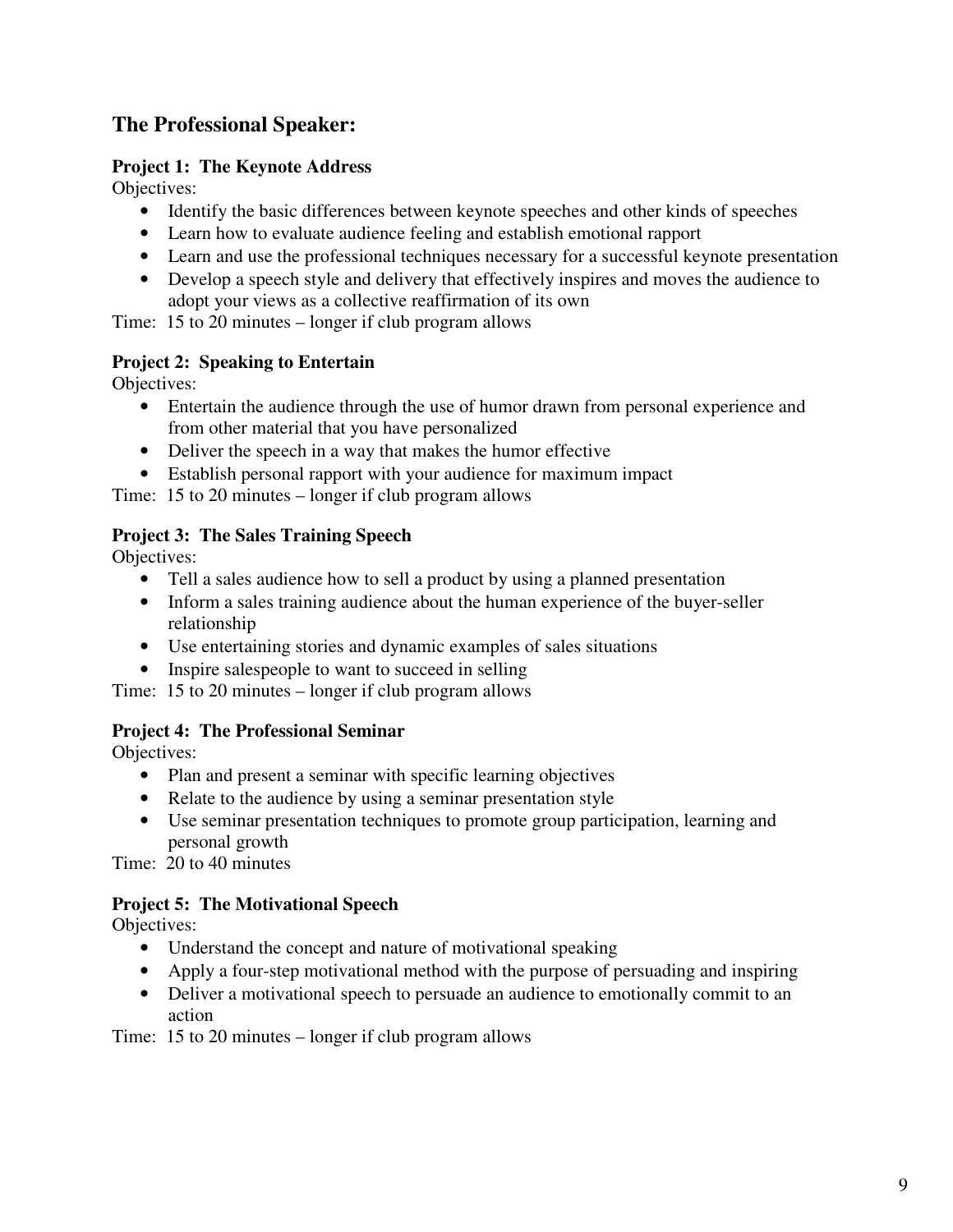# **Public Relations:**

# **Project 1: The Goodwill Speech**

Objectives:

- Prepare a talk that will build goodwill for your organization by supplying useful information of interest to the audience
- Favorably influence the audience by skillful and friendly delivery of your talk

Time: Five to seven minutes

# **Project 2: The Radio Talk Show**

Objectives:

- Present a positive image of you and your company or organization on a simulated radio talk show
- Prepare a talk designed to build goodwill toward an organization by presenting factual information
- Understand the dynamics of a successful radio talk show
- Prepare for the questions that may be asked of you during the radio interview

Time: Three to five minutes for the presentation, plus two to three minutes for questions and answers

# **Project 3: The Persuasive Approach**

Objectives:

- Direct a persuasive appeal to the audience's self-interests using a combination of fact and emotion in a speech delivered in such a manner that it appears extemporaneous
- Persuade the audience to adopt your viewpoint by the use of standard persuasive techniques
- Use at least one visual aid to enhance the audience's understanding

Time: Five to seven minutes

# **Project 4: Speaking Under Fire**

Objectives:

- Prepare a talk to persuade a hostile audience to at least consider your position on a controversial issue
- Demonstrate sincerity when presenting your viewpoint

Time: Three to five minutes for the presentation, plus two to three minutes for questions and answers

# **Project 5: The Crisis Management Speech**

Objectives:

- Learn strategies for communicating to the media about a company crisis
- Prepare a speech for the media about a company crisis that builds and maintains a positive image for the company
- Answer questions from the media in a manner that reflects positively on the company

Time: Four to six minutes for the presentation, and three to five minutes for the question-andanswer period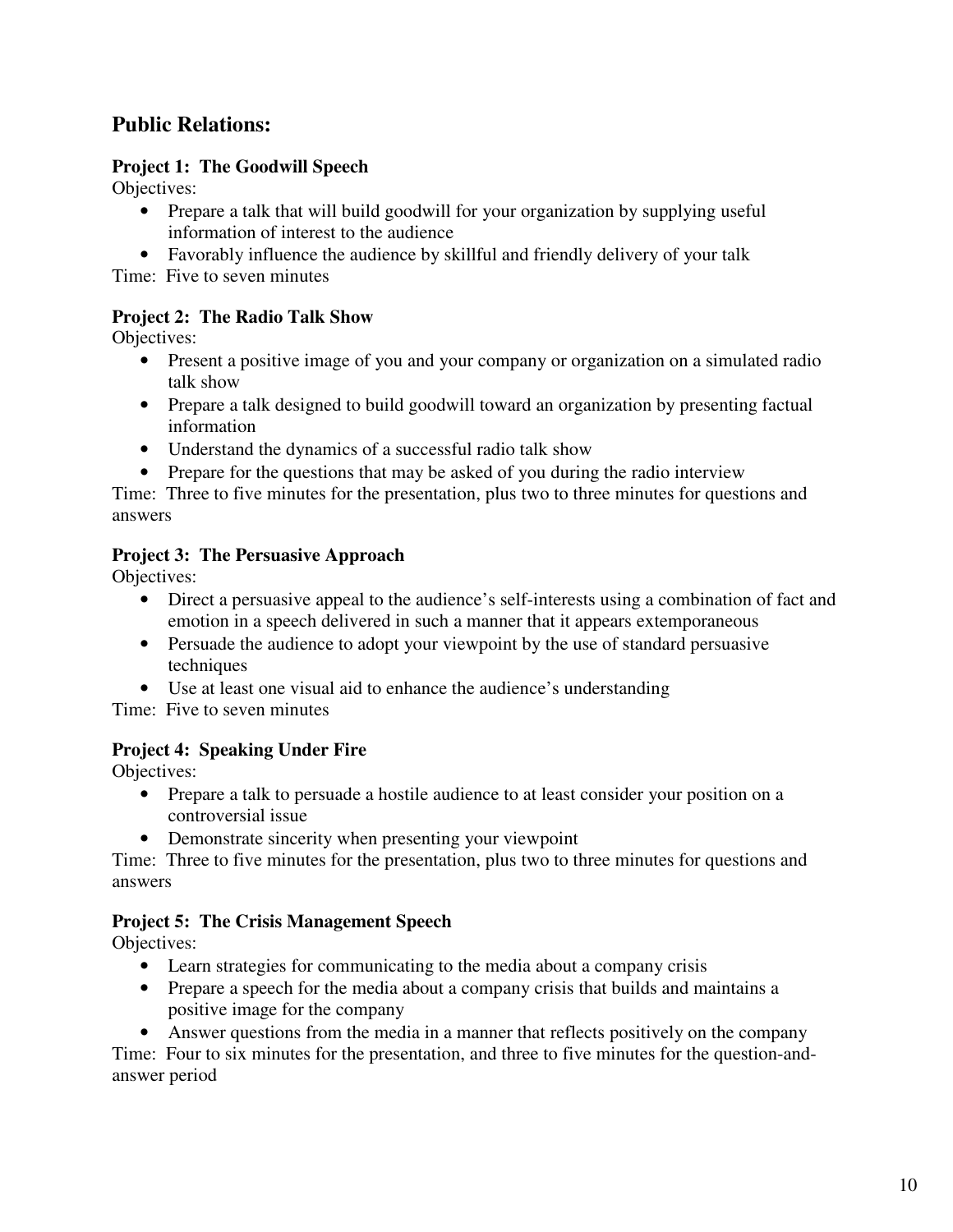# **Speaking to Inform:**

# **Project 1: The Speech to Inform**

Objectives:

- Select new and useful information for presentation to the audience
- Organize the information for easy understandability and retention
- Present the information in a way that will help motivate the audience to learn

Time: Five to seven minutes

### **Project 2: Resources for Informing**

Objectives:

- Analyze your audience regarding your chosen subject
- Focus your presentation at the audience's level of knowledge
- Build a supporting case for each major point using information gathered through research
- Effectively use at least one visual aid to enhance the audience's understanding

Time: Five to seven minutes

### **Project 3: The Demonstration Talk**

Objectives:

- Prepare a demonstration speech to clearly explain a process, product, or activity
- Conduct the demonstration as part of a speech delivered without notes

Time: Five to seven minutes

# **Project 4: A Fact-Finding Report**

Objectives:

- Prepare a report on a situation, event, or problem of interest to the audience
- Deliver sufficient factual information in your report so the audience can make valid conclusions or a sound decision
- Answer questions from the audience

Time: Five to seven minutes

# **Project 5: The Abstract Concept**

Objectives:

- Research and analyze an abstract concept, theory, historical force, or social/political issue
- Present the ideas in a clear, interesting manner

Time: Five to seven minutes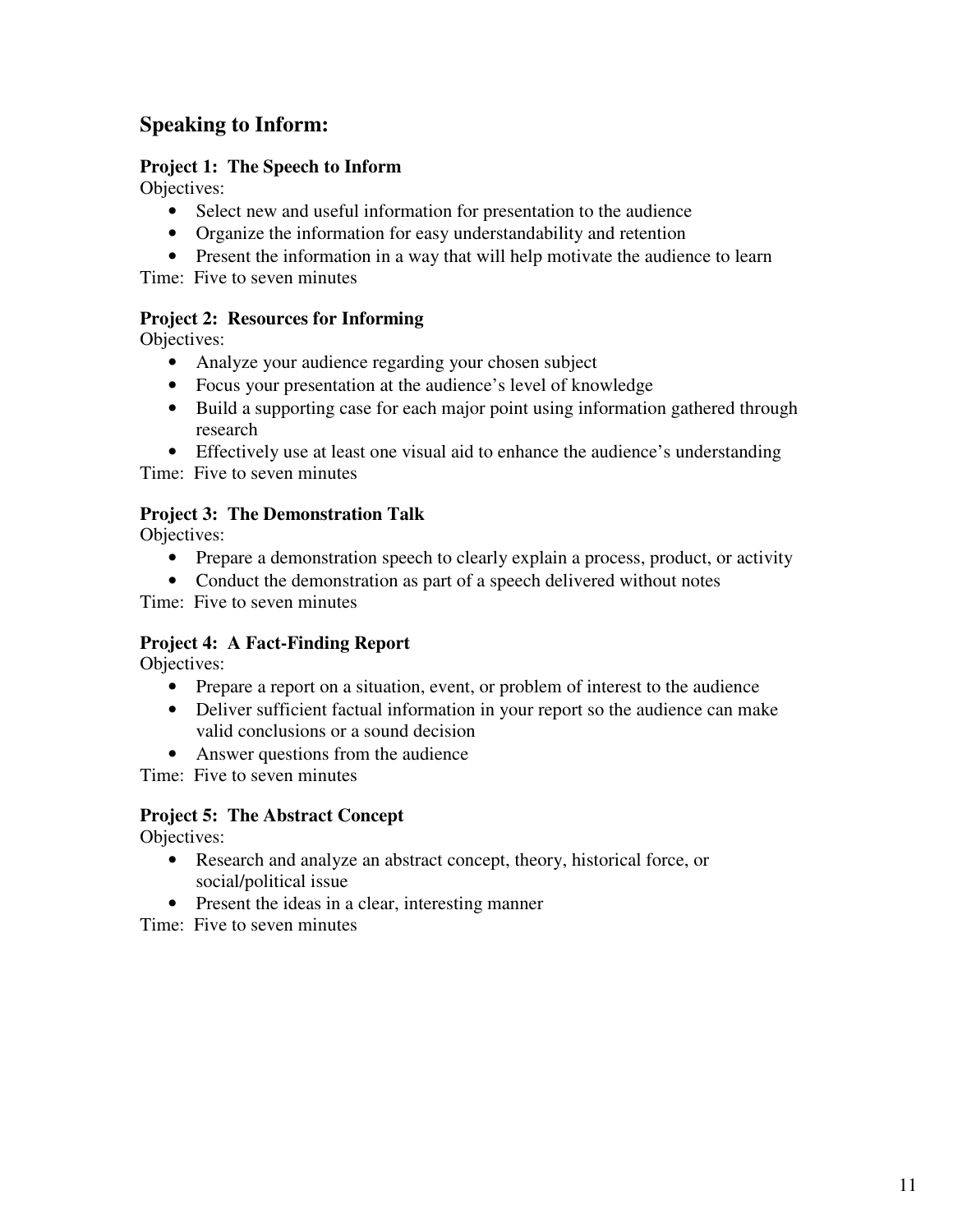# **Special Occasion Speeches:**

### **Project 1: Mastering the Toast**

Objectives:

- Recognize the characteristics of a toast
- Present a toast honoring an occasion or a person

Time: Two to three minutes

# **Project 2: Speaking in Praise**

Objectives:

- Prepare a speech praising or honoring someone, either living or dead
- Address five areas concerning the individual and his/her accomplishments
- Include anecdotes illustrating points within the speech

Time: Five to seven minutes

# **Project 3: The Roast**

Objectives:

- Poke fun at a particular individual in a good-natured way
- Adapt and personalize humorous material from other sources
- Deliver jokes and humorous stories effectively

Time: Three to five minutes

### **Project 4: Presenting an Award**

Objectives:

- Present an award with dignity and grace
- Acknowledge the contributions of the recipient

Time: Three to four minutes

# **Project 5: Accepting An Award**

Objectives:

- Accept an award with dignity, grace, and sincerity
- Acknowledge the presenting organization

Time: Five to seven minutes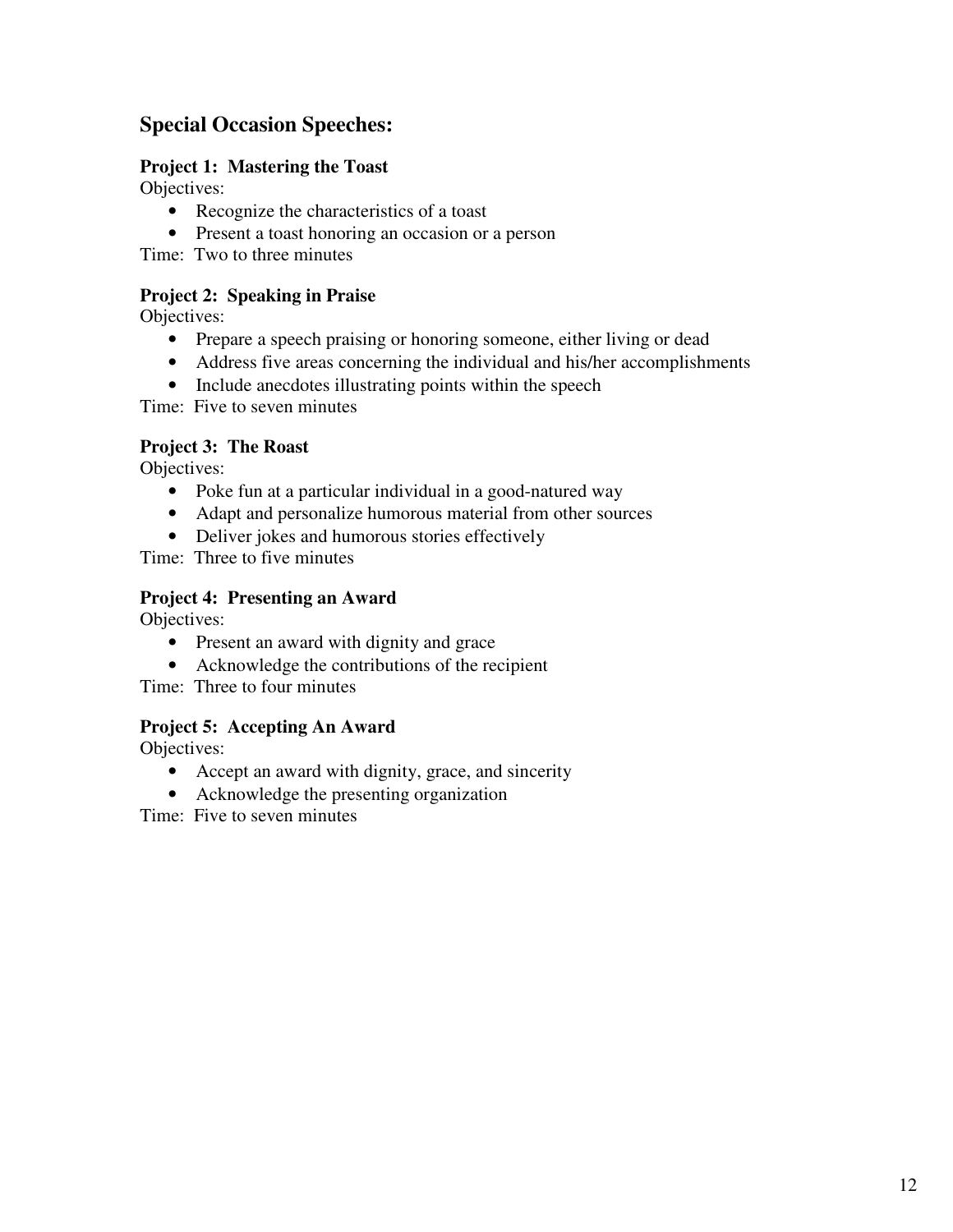# **Specialty Speeches:**

### **Project 1: Speak Off the Cuff**

Objectives:

- Develop an awareness of situations in which you might be called upon to deliver an impromptu speech
- Understand how to prepare for impromptu speaking
- Develop skill as a speaker in the impromptu situation by using one or more patters to approach a topic under discussion; for example, comparing a past, present, and future situation or before and after

Time: Five to seven minutes

### **Project 2: Uplift the Spirit**

Objectives:

- Identify and understand the basic differences and similarities between inspirational speeches and other kinds of speeches
- Learn how to evaluate audience feeling and establish emotional rapport
- Develop a speech style and delivery that effectively expresses inspirational content by moving the audience to adopt your views

Time: Eight to ten minutes

### **Project 3: Sell a Product**

Objectives:

- Understand the relationship of sales techniques to persuasion
- Skillfully use the four steps in a sales presentation: attention, interest, desire, action
- Identify and promote a unique selling proposition in a sales presentation
- Be able to handle objections and close a prospective buyer

Time: 10 to 12 minutes

# **Project 4: Read Out Loud**

Objectives:

- Arrive at an understanding of the elements that comprise oral interpretation and how it differs from preparing and giving a speech
- Learn the preparation or planning techniques of effective interpretation
- Learn the principles of presentation and develop skill in interpretive reading with regard to voice and body as instruments of communication

Time: 12 to 15 minutes

# **Project 5: Introduce the Speaker**

Objectives:

- Focus on the special occasion talk from the standpoint of the introducer (function chairman, toastmaster, master of ceremonies)
- Become knowledgeable and skilled in the functions associated with the master of ceremonies
- Handle the introduction of other speakers at a club meeting

Time: The duration of a club meeting (To be arranged with the vice president education)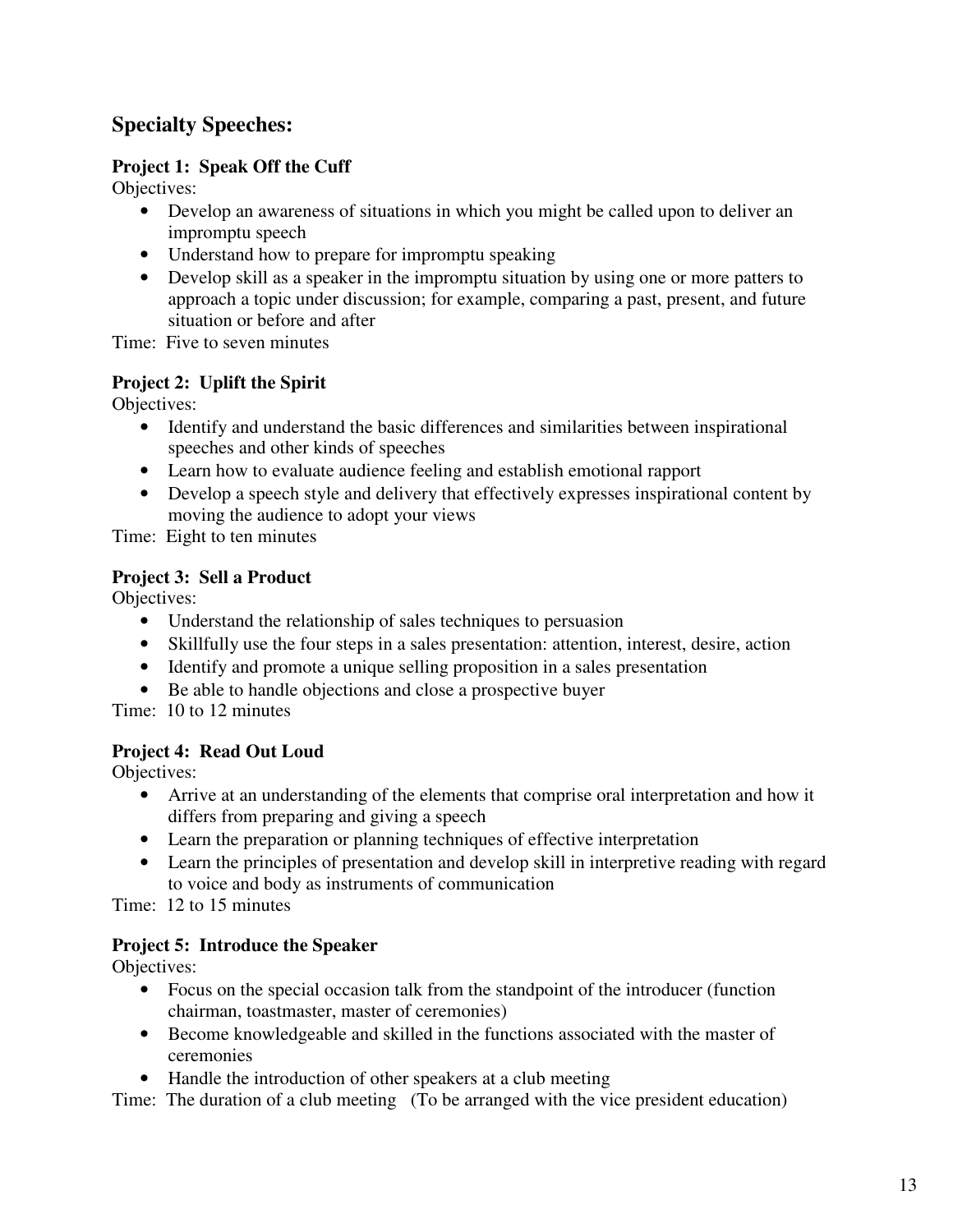# **Speeches by Management:**

### **Project 1: The Briefing**

Objectives:

- Apply the key steps in the preparation of a briefing and the organization of material
- Give a briefing according to a specific objective so the audience will have an understanding of the information
- Effectively handle a question-and-answer session following the briefing

Time: Eight to 10 minutes for speech – five minutes for question period

# **Project 2: The Technical Speech**

Objectives:

- Convert a technical paper or technical material and information into a technical speech
- Organize a technical speech according to the inverted-pyramid approach
- Write a technical speech as "spoken language," not as an article
- Give the speech by effectively reading out loud

Time: Eight to 10 minutes

# **Project 3: Manage and Motivate**

Objectives:

- Understand the concept and nature of motivational method in management
- Apply a four step motivational method with the objectives to persuade and inspire
- Deliver a motivational speech to persuade an audience to agree with your management proposal

Time: 10 to 12 minutes

# **Project 4: The Status Report**

Objectives:

- Organize and prepare a status report involving the overall condition of a plan or program, or performance of a department or company in relation to goals
- Construct the report according to a four-step pattern
- Give an effective presentation of the report

Time: 10 to 12 minutes

# **Project 5: Confrontation: The Adversary Relationship**

Objectives:

- Understand the definition and nature of the adversary relationship
- Prepare for an adversary confrontation or a controversial management issue
- Employ appropriate preparation methods, strategy, and techniques, for communicating with an adversary group as the representative of your company or corporation

Time: Five minutes for speech, 10 minutes for question period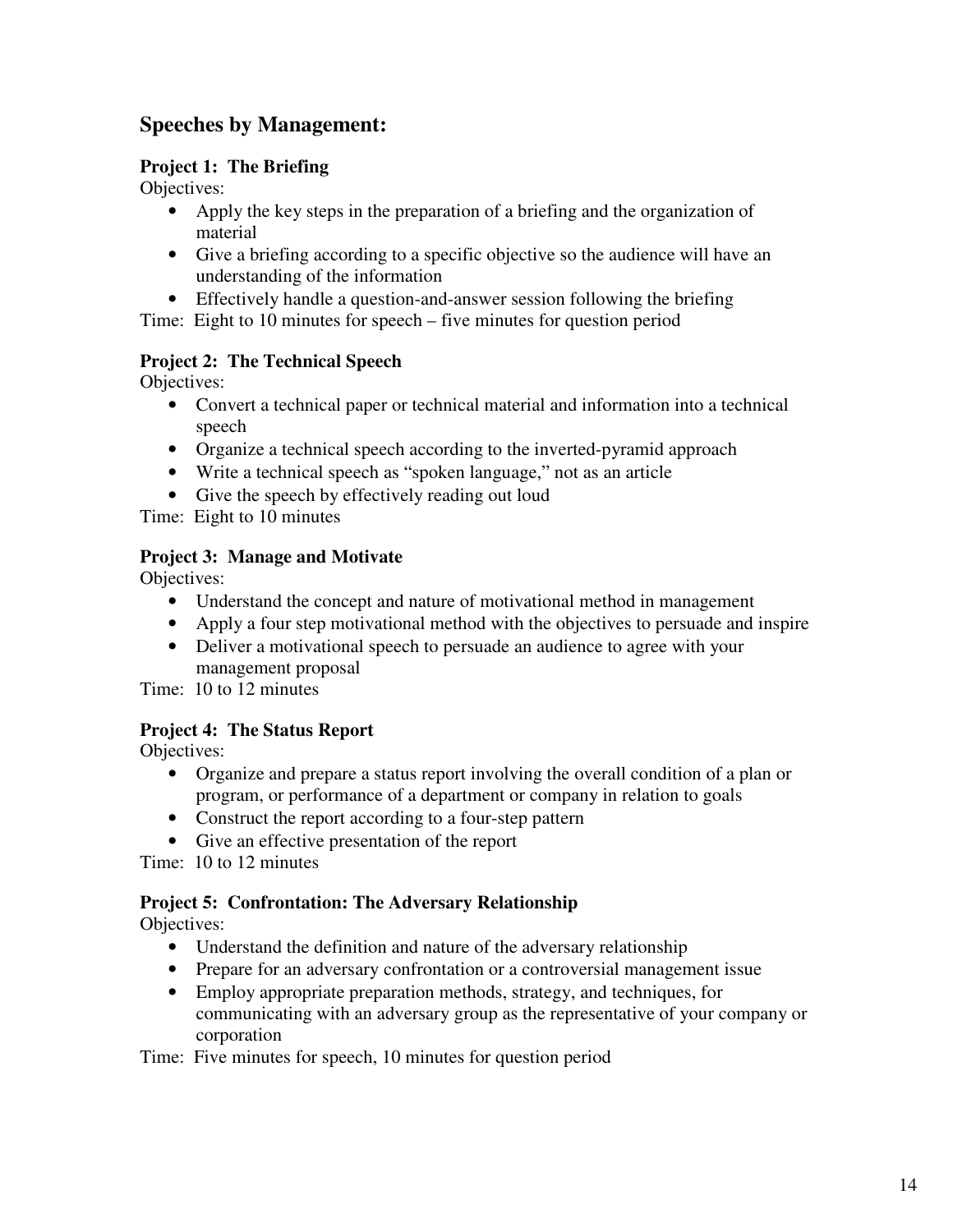# **Storytelling:**

### **Project 1: The Folk Tale**

Objectives:

- To tell a folk tale that is entertaining and enjoyable for a specific age group
- To use vivid imagery and voice to enhance the tale

Time: Seven to nine minutes

### **Project 2: Let's Get Personal**

Objectives:

- To learn the elements of a good story
- To create and tell an original story based on a personal experience

Time: Six to eight minutes

### **Project 3: The Moral of the Story**

Objectives:

- To understand that a story can be entertaining yet display moral values
- To create a new story that offers a lesson or moral
- To tell the story, using the skills developed in the previous two projects

Time: Four to six minutes

# **Project 4: The Touching Story**

Objectives:

- To understand the techniques available to arouse emotion
- To become skilled in arousing emotions while telling a story

Time: Six to eight minutes

# **Project 5: Bringing History to Life**

Objectives:

- To understand the purpose of stories about historical events or people
- To use the storytelling skills developed in the preceding projects to tell a story about a historical event or person

Time: Seven to nine minutes